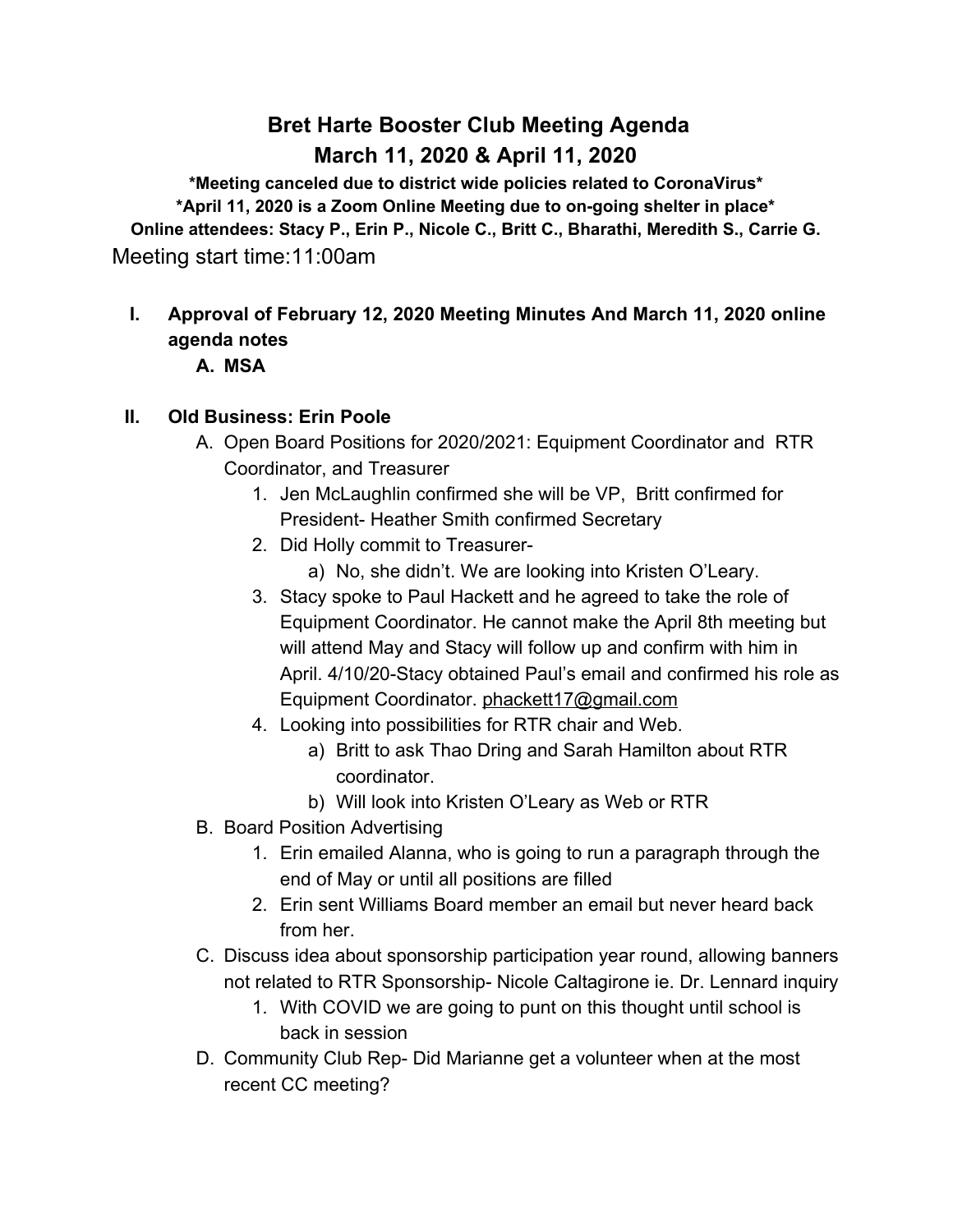- E. Shared CC/Booster Club 2019 Tax Preparation Expense- \$250.00 is due from Community Club asap. CC Treasurer was to send a check in to Sylvia. Need to follow up on this once school is open.
	- 1. A check was to be dropped off to Sylvia in the office before the shut down. Stacy to follow up upon re-opening.

## **III. New Business: Erin Poole**

- A. W-9 from Stack Sports (AKA RaceWire)
	- 1. They would like us to complete a W-9 so our revenue for race participants does not show as revenue for them. Erin to complete form and submit to RaceWire
		- a) Form submitted and paid
- B. Date for End of Year Celebration
	- 1. Car Party? Check back in next month.
- C. Discuss finding a new CPA for 2020-2021 Board for tax preparation to share with the Community Club. Current CPA Mary can no longer prepare taxes for both clubs.
	- 1. Stacy to ask Tim Allen.
- D. Discuss insurance policy features- Bharathi to provide info on personal board members coverage details.
	- 1. Adding "athletics at all time" in the verbiage.
- E. Scholarship Fund request from Coach Amanda and Scholarship Budget 1. Board voted to carry a line item for Sport Scholarship for \$5000
- F. Plan for incoming 2020/2021 Board Members to be included in future meetings, Current board to approval new slate and vote.

## **IV. Treasurer Report: Bharathi Shamanna/Stacy Pimental**

- **A.** Bharathi returned at the end of February. Stacy coordinated a time to meet to go over transactions and financials that occured during Bharathi's absence. Meeting scheduled for Monday 3/30 @11am \*Rescheduled due to shelter in place order/Covid19\*
- **B.** CDs at Wells Fargo
	- 1. Renewal date? We need to discuss cashing CDs.
		- a) Not renewing the CD's, we are going to cash this out. This will happen by the end of June.
- C. Action Items:
	- 1. Total revenue/expense for RTR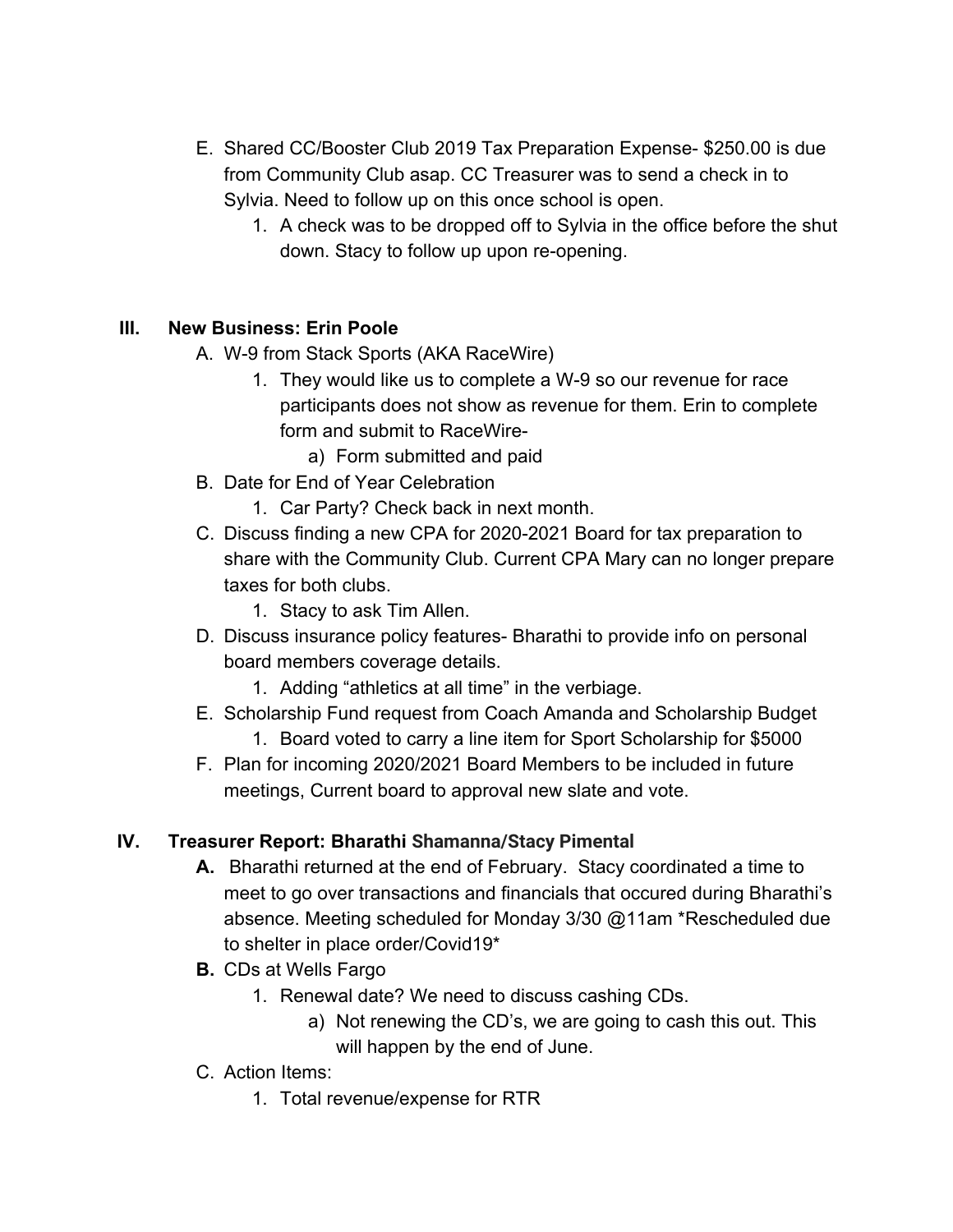- a) Sylvia cannot get into the school so we cannot see if there have been anymore checks coming in. (Refund from the city for barriers, etc.)
- 2. Donation amount from 2018-2019 vs 2019-2020 school year a)
- 3. Start working on a proposed budget for the 2020-2021 school year
	- a) Carrie asked for a projected number of \$4000 for Referee's and \$50,700.00 for Coaches stipend.
- 4. Bank is charging \$72 for check re-orders, would like to request permission to order outside the bank and perhaps cheaper.
	- a) Decided to order check through the bank, to keep it streamline and easier.
- 5.

## **V. Athletic Director Report- Carrie Genise**

Athletic Director Report: March 11, 2020

<u>Team/s in season</u>: 6/7<sup>th</sup> boys VB, 8<sup>th</sup> boys VB, 6/7<sup>th</sup> girls VB, 8<sup>th</sup> girls VB, 3 tennis teams, roller hockey and golf

*Team/s ending season*: Cheer

*Team/s beginning season*: Track & Field start March 16th , Intramural Flag Football and Cheer 2020-21 starts April 20<sup>th</sup>

*Month in review*…

- 1. Cleared medical and parent forms on RMA.
- 2. Communicated with returning and new coaches over text, phone and email.
- 3. Hosted a Volleyball Parent Meeting.
- 4. Organized Booster and AD emails, coaches info, excel spreadsheets, etc.

5. Reviewed and adopted (along with Marianne Goodwin and Cheer Coach Amanda), new expectations/guidelines for Cheer athletes in Cheer Packet 2020-21.

6. Emailed coaches and parents about RMA process, tryouts, gym schedules,

equipment, facility access, uniforms, picture and donation forms.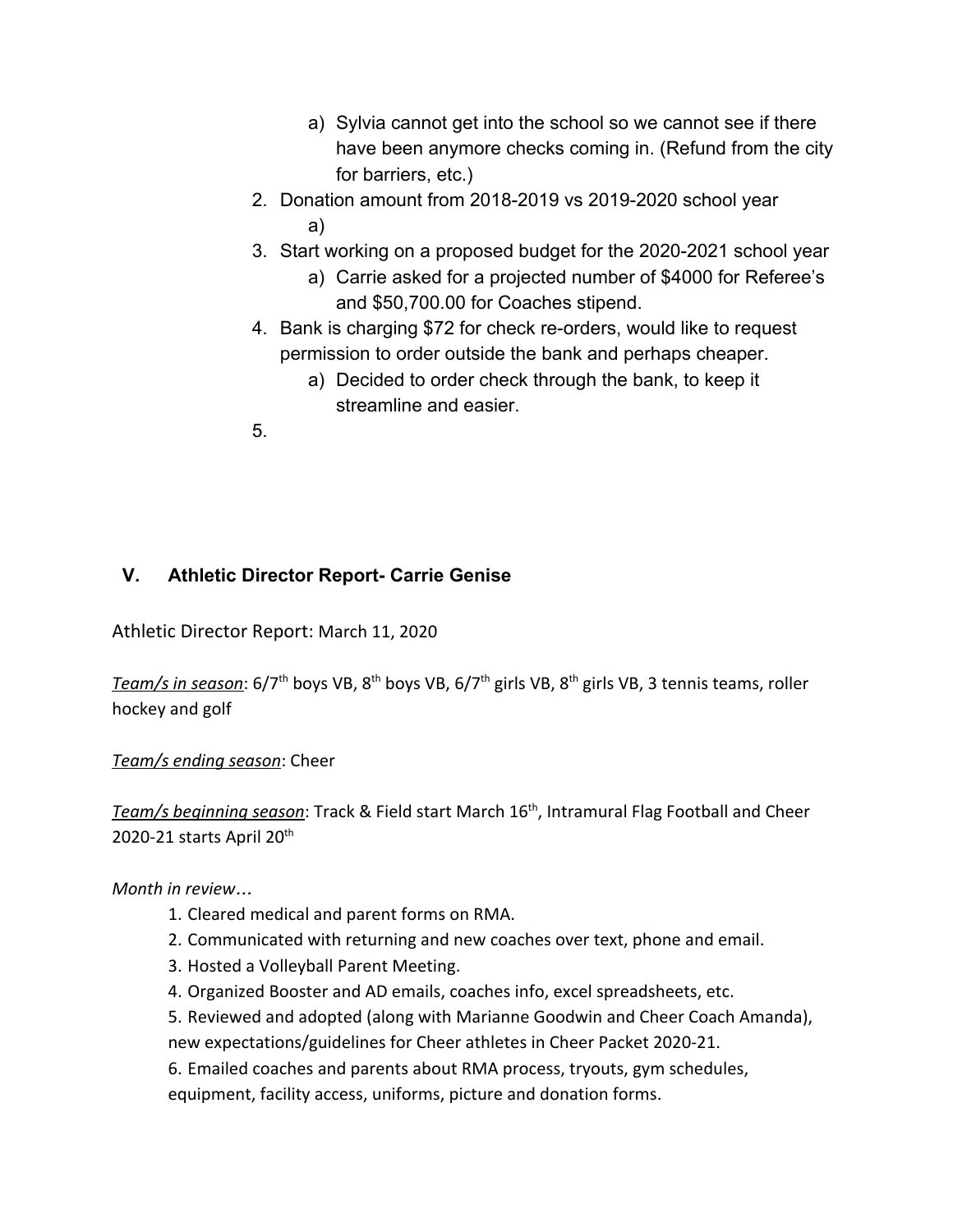- 7. Attended weekly AD meetings w/ Sylvia & Marianne during 6<sup>th</sup> period.
- 8. Recruited 8<sup>th</sup> grade BB Coaches for 2021 season.
- 9. Advertised for track and field assistant coaches.
- 10. Advertised for RTR and Booster Board positions.
- 11. Guided roller hockey coaches through the "new coach" application process.
- 12. Advertised for upcoming sport deadlines and tryouts.
- 13. Attended roller hockey tryout on March 2<sup>nd</sup> at the Silver Creek Sportsplex.
- 14. Hosted SJUSD VB coaches meeting in February 2020.
- 15. Meet with BH Track Coaches to solidify track tryout and practice schedules.
- 16. Had conference call with SJUSD track coaches and Ads to solidify SJUSD Track season, responsibilities and expectations.
- 17. Met w/ BH Tennis coach about parent tennis meetings, uniforms, & team pictures.
- 18. Assisted coaches and Casey Photography with sport team pictures.
- 19. Watched numerous BH VB games.
- 20. Helped set up and tear down for VB games.
- 21. Watched a number of VB games.

Need to complete…

- 1. Attend a roller hockey game on March  $13<sup>th</sup>$ .
- 2. Advertise for RTR and Booster Board positions.
- 3. Communicate w/ J. Murphy about releasing BH coaching stipends sooner.
- 4. Attend a tennis and golf match.
- 5. Complete coaches contract for Paul Yang to be asst.  $6/7<sup>th</sup>$  grade girls VB coach.
- 6. Compile spreadsheet with expenses for next school year.
- 7. Coordinate with Britt Cain about equipment & uniforms needed next school

year.

- 8. Set May 2020 AD meeting in the BH Library.
- 9. Work on sport schedules for 2020-2021 season.
- 10. Advertise for Cheer tryouts for 2021 school year.
- 11. Recruit  $6<sup>th</sup>$  grade boys BB coaches.

## **Athletic Director Report**

**April 11, 2020**

**Teams supposed to be in season**: three tennis teams, one golf team, one roller hockey team and a large track & field team

**Teams with seasons that ended in March**: four volleyball teams: two developmental teams were supposed to end 3-20 & the other two competitive teams were scheduled to end 3-26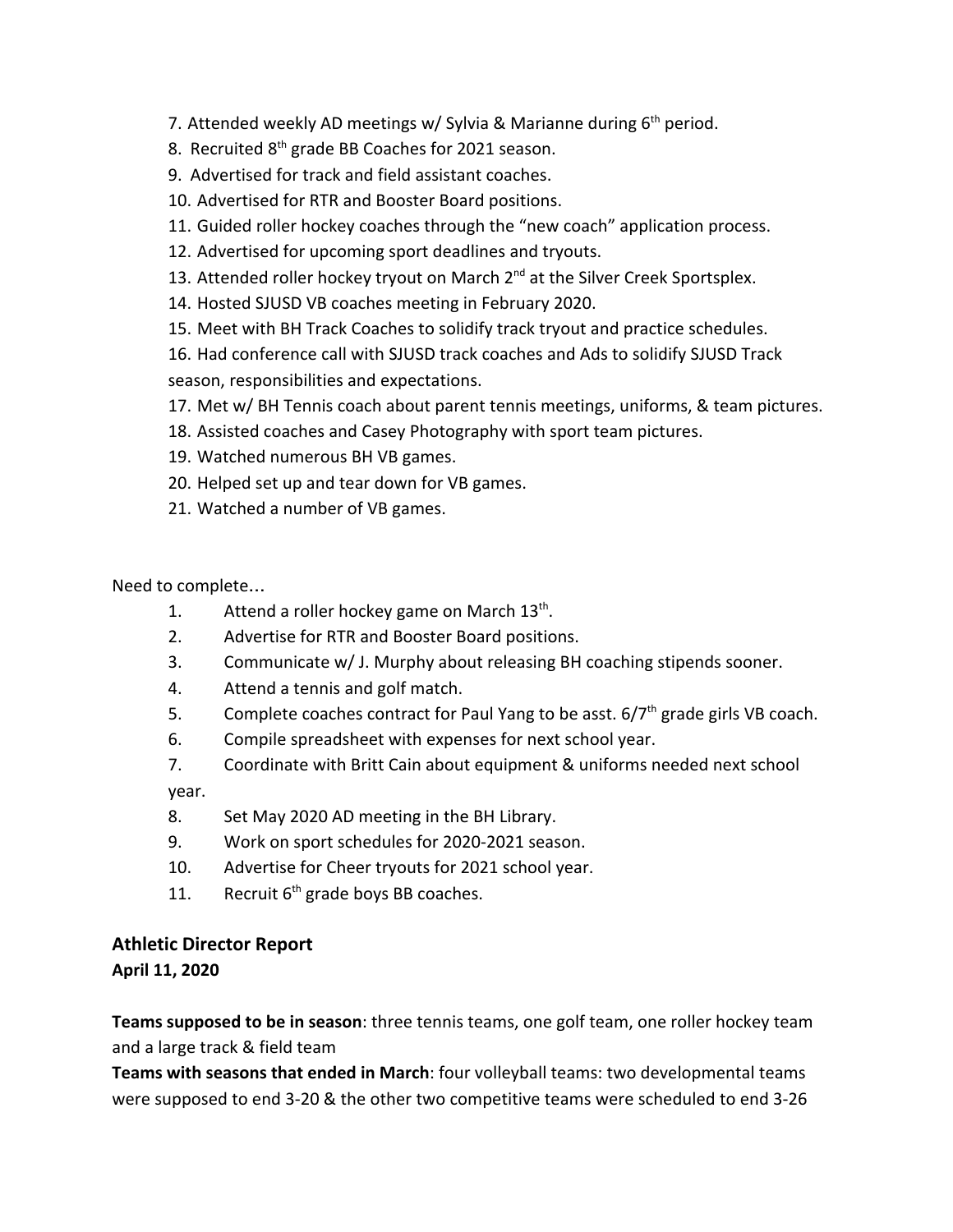**Teams supposed to be beginning season**: Track & Field start March 16<sup>th</sup>, Intramural Flag Football and Cheer 2020-21 starts April 20<sup>th</sup>

#### **\*Unfortunately, all teams had to end their seasons on March 13, 2020 due to the shelter in place order to reduce the spread of Covid-19.**

#### **Month in review**…

1. Cleared medical and parent forms on RMA.

2. Communicated with BH coaches over text, phone and email.

3. Communicated with SJUSD middles school ADs over text, phone and email trying to find a way to have closure for all of our volleyball teams which ended abruptly on March 13 due to the shelter in place order.

4.Wrote & organized Booster and AD emails, coaches info, excel spreadsheets, etc.

5. Emailed coaches, parents and athletes about shelter in place order and how it was going to affect them and their teams.

6. Reached out on RMA to athletes, parents & coaches to offer support during this time.

7. Advertised for the 2020-21 BH Cheer team through RMA.

8. Communicated with BH Cheer coach over email, text and phone trying to find solutions to upcoming BH Cheer 2020-21 tryouts. Coach wants to go virtual with tryouts. 9. Coordinated with Bharathi on budget forecast for next school year.

10. Coordinated with Britt Cain about equipment & uniforms needed next school year..

11. Communicated with RMA personnel about setting up RMA for BH sports for the 2020-21 school year.

12. Worked with the BH tennis, golf, roller hockey, track and field coaches about stipends for this school year.

13. Wrote a recommendation letter for a BH coach.

14. Wrote a volunteer letter to confirm hours for a BH coach.

#### **Need to complete**…

1. Advertise for 2020-21 RMA sport deadlines.

2. Advertise for RTR and Booster Board positions.

3. Communicate with district personnel about releasing BH coaching stipends sooner in the Fall.

4.Work on sport schedules for 2020-2021 season.

5. Advertise for Cheer tryouts for 2020-21 school year.

6. Recruit 6<sup>th</sup> grade boys BB coaches.

7. Recruit a wrestling coach.

8. Recruit XC, track and field assistant coaches.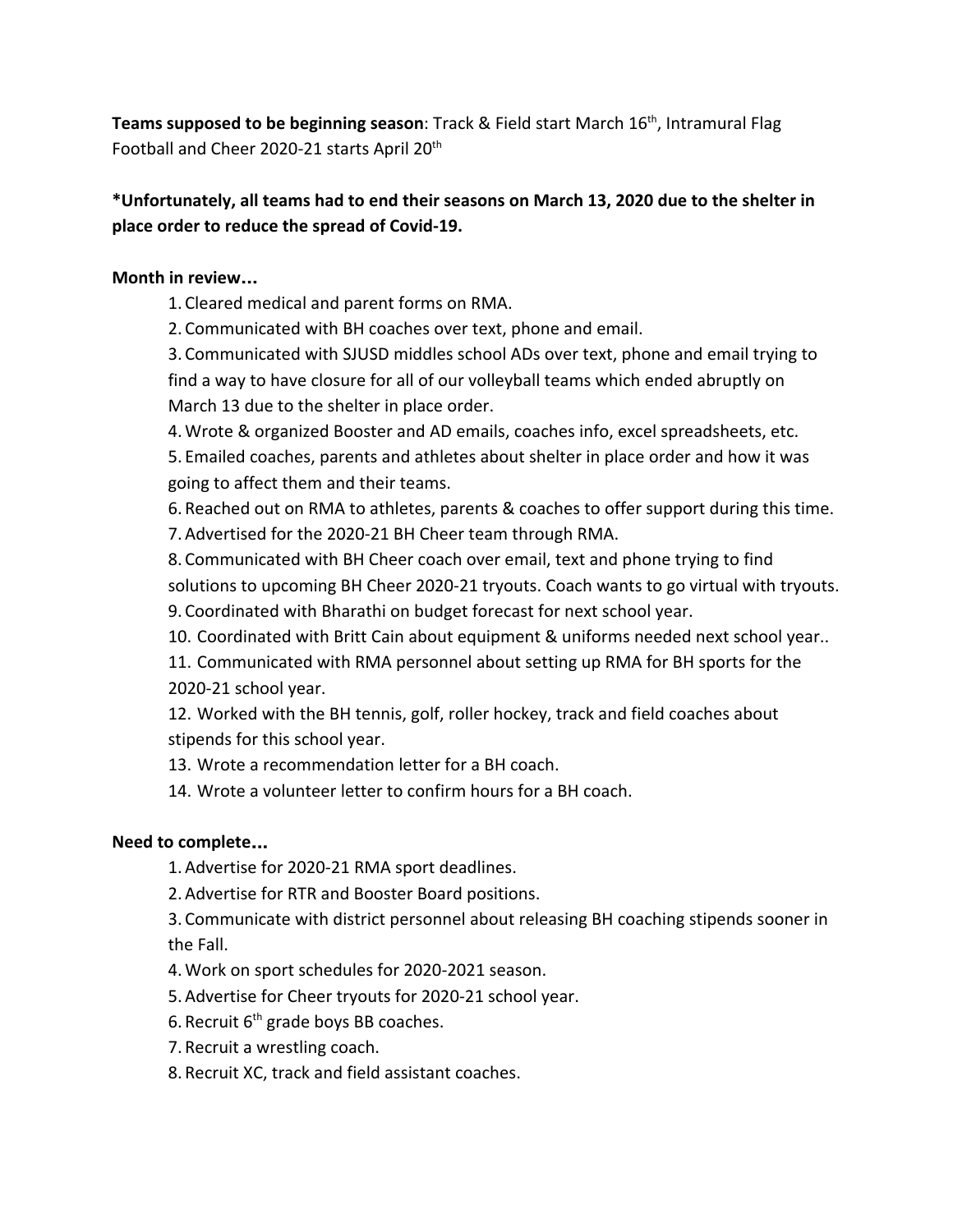9. Meet with SJUSD ADs over WebEx to approve sports schedules for next year and make decisions in regards to the girls soccer season and track & field for 2020-21.

10. Communicate with BH admin about expectations for next school year.

11. Continue to clear medical and parent forms on RMA.

12. Check-in with BH admin to ask if BH Cheer may hold virtual tryouts.

13. Communicate with BH coaches about our desire to hire them back for the 2020-21 school year. Email coaching contracts to BH coaches who are returning next school year.

14. Complete set-up of RMA for BH sports teams for the 2020-21 school year.

15. Work with Booster Club co-president: Stacy P. to post updated RMA deadlines on the Booster Club website.

16. Learn how to update and post information on the BH website from Booster Club co-president: Stacy P.

17. Communicate with Sylvia about ending this school year and starting next school year.

18. Update sports forms for next school year.

19. Email out 2020-21 sports schedules for adoption.

20. Collect sports uniforms from one rolley hockey and four volleyball and teams.

Notes From Board Meeting:

- 1. Carrie got word from the district that all coaches close to the end of their season will be paid in full. Coaches with seasons just starting will be given 1/2 of their fees.
- 2. Roller hockey- Looking for a refund for the rink/league fees.

#### **VI. Equipment Coordinator Report: Britt Cain**

- A. Purchased 3 cases of tennis balls for the tennis team. Coach Steve said that the team could use a windscreen for the tennis courts. He's going to research how much it would cost and will get back to me.
- B. Got the volleyball coaches and roller hockey coach the uniforms for their teams.
- C. I have the proposed budget just about ready for the equipment/uniforms for next school year. Carrie and coaches gave me lots of helpful input which helped a lot with planning.
- D. I am also working on updating last year's equipment/uniform budget. I'm putting the actuals in there, so we can see how we did.
- E. Question for Carrie/Board -Has BH ever had a field hockey team?Any interest?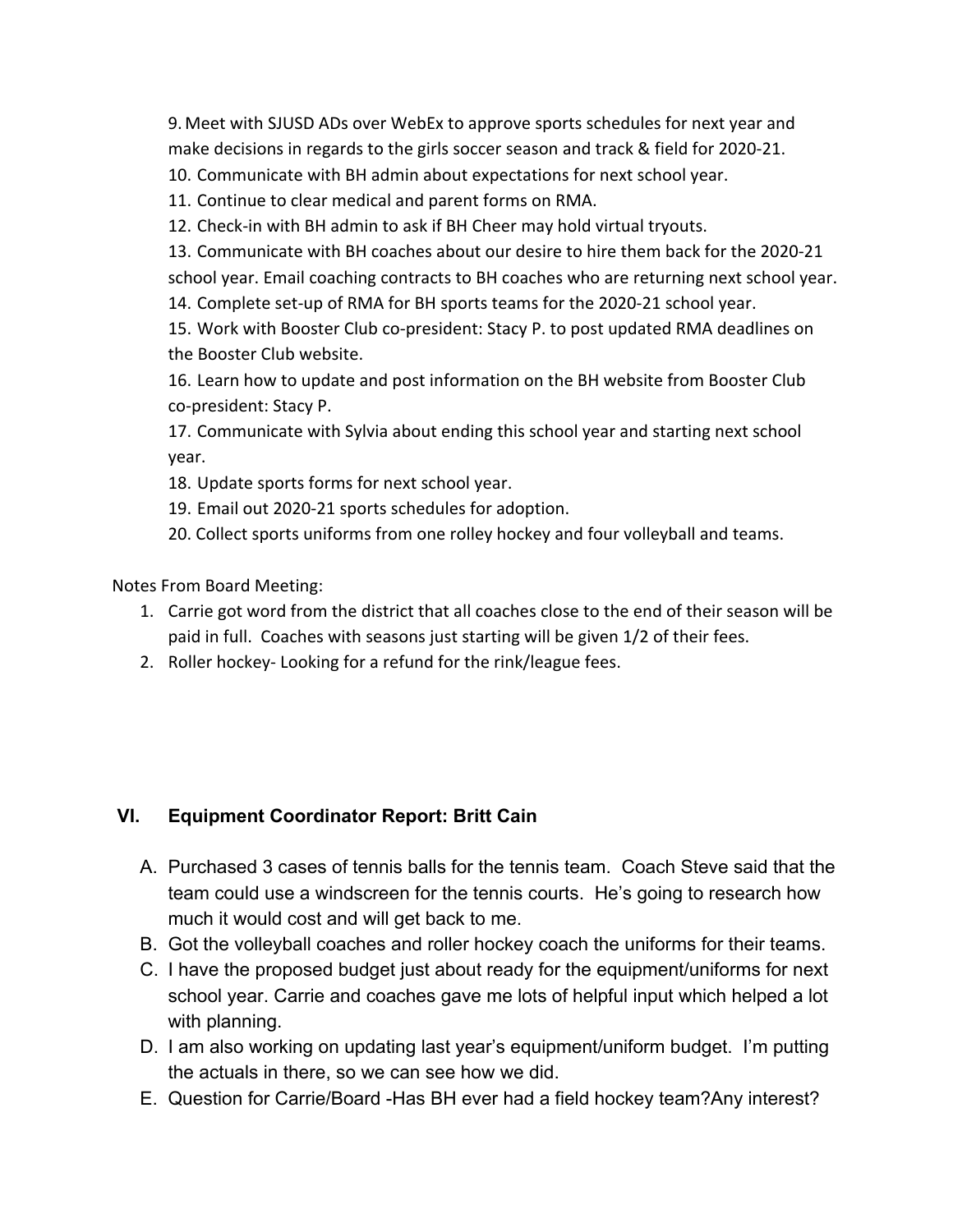#### **VII. Community Club Representative**

A. No community club rep at this time

## **VIII. Run Turkey Run- Booster Board**

- A. Has refund from the city been issued?
	- 1. Cannot be determined due to campus shut down.
- B. Total revenue/expense from RTR

## **Mar'20 Financials**

3/11/2020

| Available balance as of today:                      | \$44,706.76  |
|-----------------------------------------------------|--------------|
| Savings:                                            | \$1,642.29   |
| 12 month CD: maturity:6/22/2020 current<br>balance: | \$38,343.36  |
| 9 month CD: maturity:6/21/2020 current<br>balance:  | \$47,510.24  |
| Total money as of today                             | \$132,202.65 |
| <b>Income</b>                                       |              |
| Damaged basketball Jersey                           | 49.5         |
| Replacement cost of Singlet                         | 103          |
| Girls 6/7 Volleyball                                | 2110         |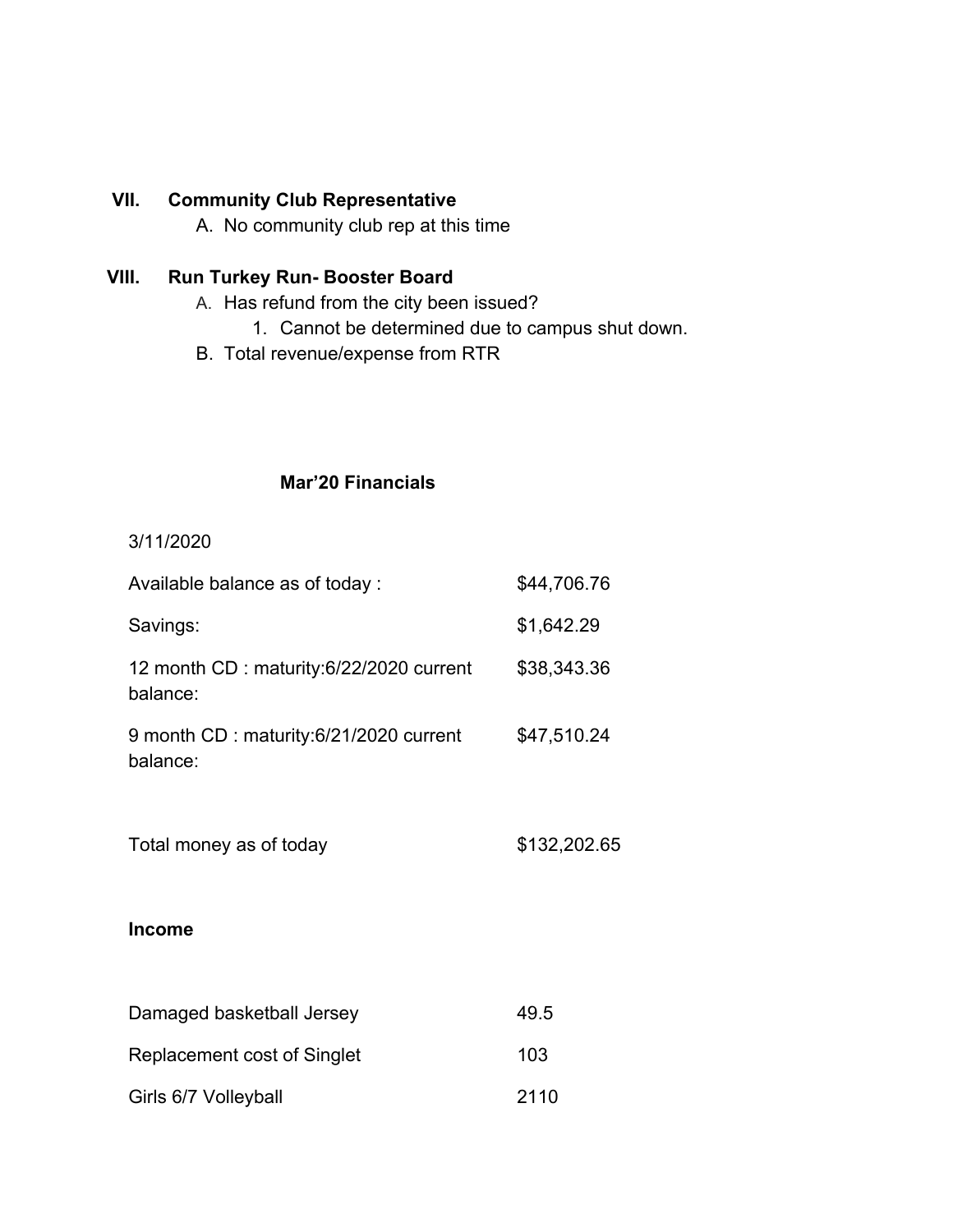| Boys 6/7 Volleyball                 | 2100   |
|-------------------------------------|--------|
| Girls 8th Volleyball                | 1375   |
| Boys 8th Volleyball                 | 1225   |
| <b>Corporate Donations Matching</b> | 1025   |
| BHEA Insurance - BHCC 50% portion   | 912.87 |

## **8900.37**

## **Expense**

| <b>Silver Creek Sportsplex</b> | 200    | <b>Roller Hockey</b><br><b>Rink Rental</b><br>[Tryouts] |
|--------------------------------|--------|---------------------------------------------------------|
| <b>Britt Cain</b>              | 253.14 | 3 cases of tennis<br>balls                              |
| S.J.U.S.D                      | 585.42 | Feb'20 Payroll                                          |

**1038.6**